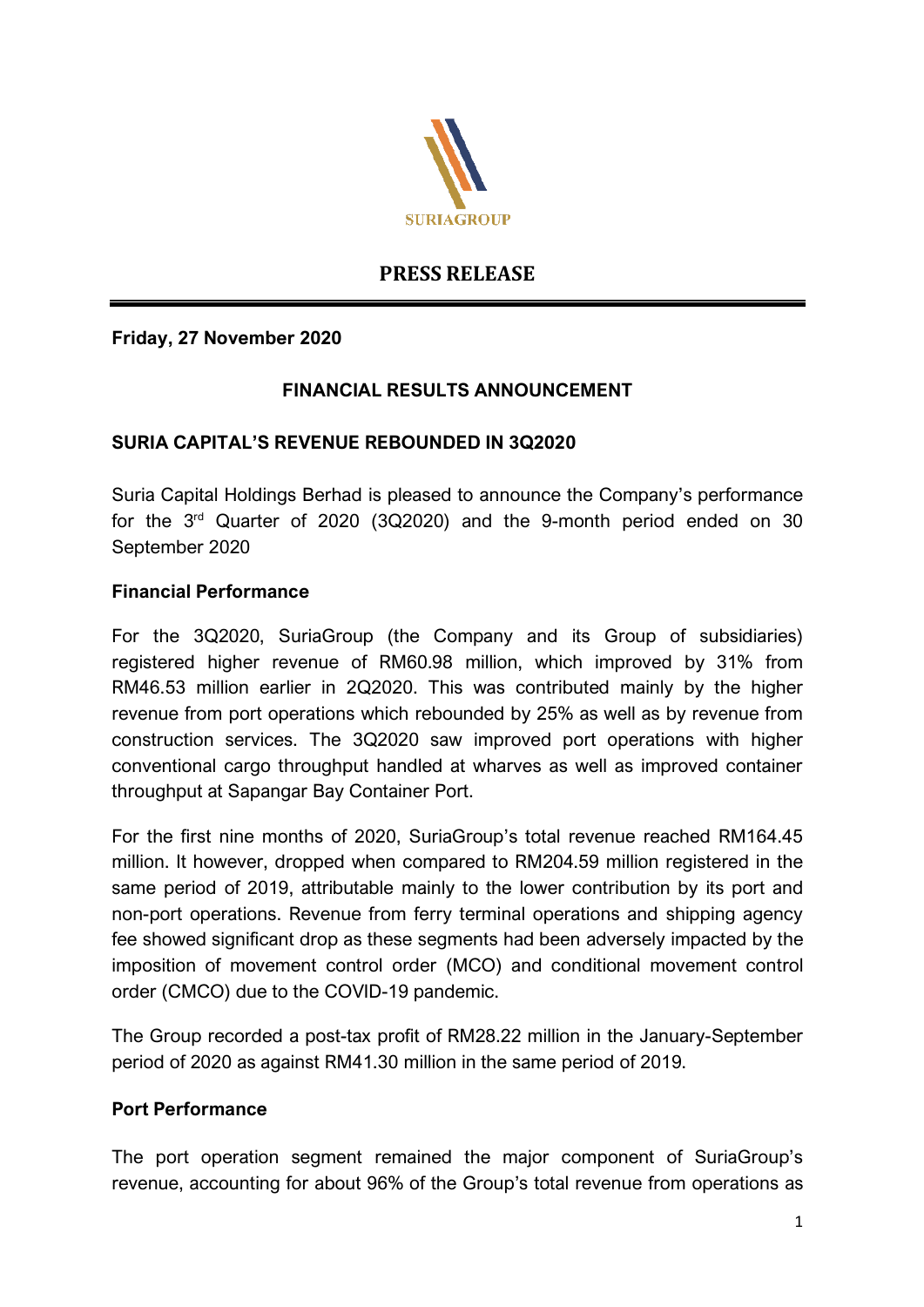of September 2020.

During the 3Q2020, Sabah Ports handled higher throughput, both in terms of cargo and container volume. Conventional cargo throughput improved by 41% to 6.78 million metric tonnes from a total of 4.82 million metric tonnes recorded earlier in the 2Q2020. The major commodities handled by the ports consisted of liquid bulk (palm oil and petroleum products), fertilizer, palm kernel expeller (PKE), wood products and other general cargo.

Container throughput also showed improved performance with 45.8% increase from 70,429 TEUs in the 2Q2020 to reach 102,649 TEUs as of 3Q2020. During the said quarter, Sapangar Bay Container Port handled 71% of the overall TEUs, while Tawau Port and Sandakan Port handled 18% and 11% of the total TEUs respectively.

# **Achievements and Outlook 2020**

During the first nine months of 2020, a number of initiatives had been accomplished by the Group which focused on the port operations, property development and railways rehabilitation projects, in its efforts to continuously improve operational efficiency and capacity, while mitigating challenges posed by the COVID-19 pandemic.

Among the port development programmes carried out by its port-operating subsidiary, Sabah Ports Sdn Bhd included the following:

- The dredging works at Sandakan Port and Tawau Port were completed in the second quarter of 2020.
- The installation of 80-reefer points at Sapangar Bay Container Port was completed in September 2020. The total number of reefer points have now increased to 292 from 212.
- The construction of a new jetty at Sapangar Bay Oil Terminal was awarded to the successful contractor in September 2020. The construction is expected to commence in December 2020 and is targeted for completion by end of March 2022. The financier for the project is Bank Pembangunan Malaysia Berhad.
- Preliminary studies and assessments for the construction of Sapangar Bay Conventional Cargo Terminal have been completed. The design of the new port is expected to be finalised by the first quarter of 2021.